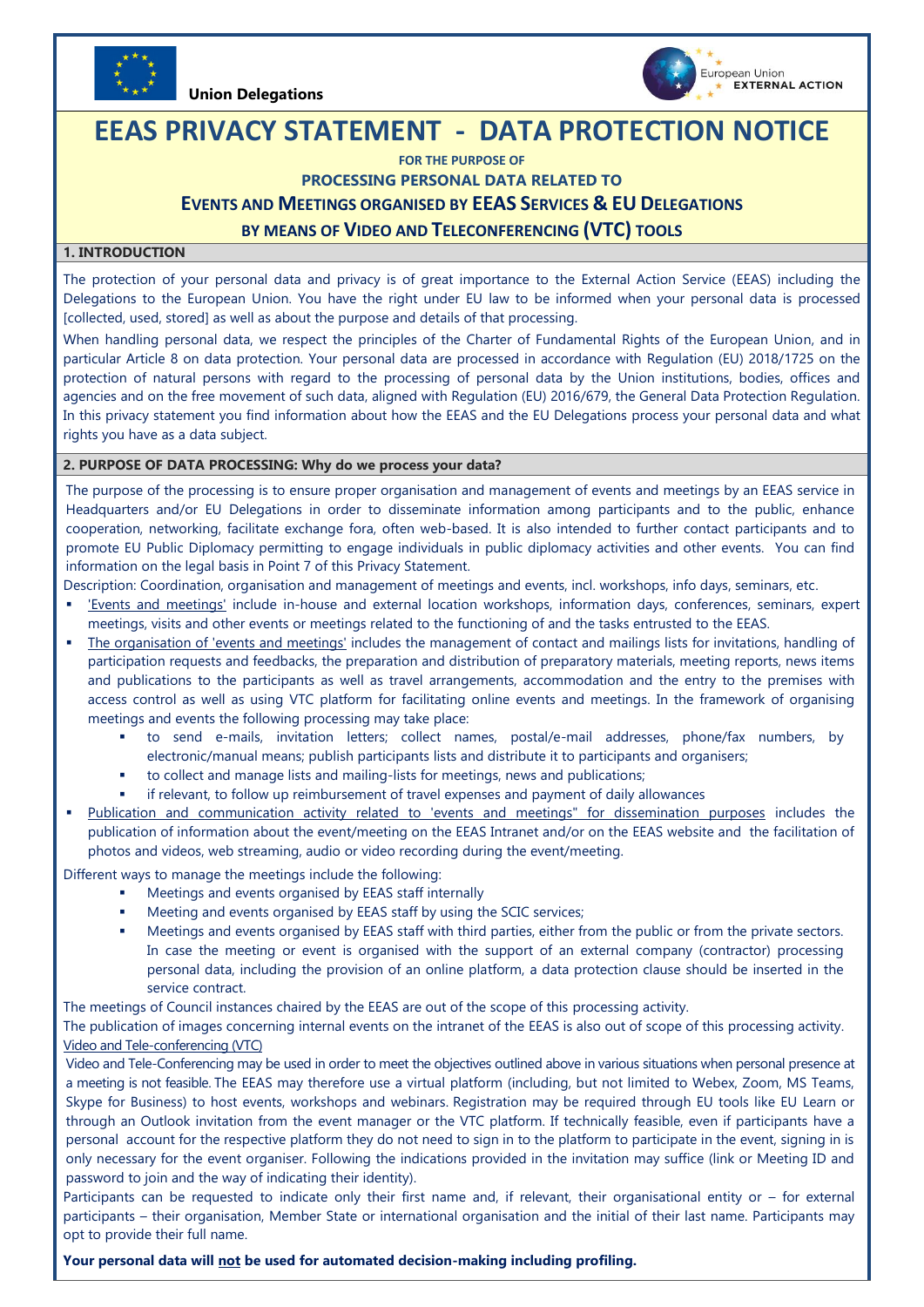#### Recording of event sessions

**To record events, in particular when given via videoconference, may be necessary to use the event presentations in other events or to share it with participants who cannot participate in real time.** The presentations can be made available by different means.

- for future reference used by participants and course organisers and for communications activities of the EEAS/EU Delegation;
- for interested individuals who were unable to attend.
- In cases where an event is recorded, this will be indicated in the invitation, or in any other way at registration. Information will be provided as to how and when consent to the recording can be provided.
- **Consent will be requested in advance, irrespective of the length of the recording**. Depending on the VTC platform used, consent may be asked in various ways:
- Through a pop-up window that will be displayed automatically before the recording feature is activated (e.g. Zoom). The consent will be saved automatically in the reports available to the licence manager in the professional account/web portal of the VTC tool. The report on consent will be exported to document the consent.
- In case such consent collection is not envisaged by the VTC provider in use, the participant's consent will be obtained by asking for it formally in a written form through the chat-box of the VTC tool. The participants will provide it by sending an 'I AGREE TO THE RECORDING" text via the chat function. This part of the chat will be extracted and saved to document the informed consent.
- Consent can be provided during registration ot in reply to the training invitation or at the beginning of the training in a written form, e.g. on the presence list.

If the VTC tool used enables to limit the recording to the trainer only, this option will be chosen in case not all participants agree to the recording.

If possible, you, as a participant, will have the opportunity to choose a non-recorded alternative. At an event via VTC, where no alternative session is feasible, participants who do not consent to be recorded should indicate a pseudonym rather than their clear name when they connect to the session and switch their camera and microphone off as well as refrain from asking questions through their microphone. Questions can be put using the chat function. That part of the chat will not be stored, whereas the part of the chat indicating the consent from participants who agreed to the recording is extracted and saved.

When video-conference tools are used, including but not limited to CISCO-Webex, Microsoft Teams, Zoom, Microsoft Skype for Business service providers may become data processors. The aim to use these tools is to guarantee a feasible technical solution to participate at meetings organised online. Further information on data that the IT tools (online platform providers) may process and details of the type of data they may obtain about you and your equipment, and what they use that data for as well as the Privacy Policy of these third party processors are available on their websites, as follows:

- WEBEX [CISCO Privacy Data Sheet](https://trustportal.cisco.com/c/dam/r/ctp/docs/privacydatasheet/collaboration/cisco-webex-meetings-privacy-data-sheet.pdf)
- **EXECOM Privacy**
- [Microsoft Teams Security compliance and privacy;](https://docs.microsoft.com/en-us/microsoftteams/security-compliance-overview#privacy) [MS TEAMS Privacy Statement](https://support.office.com/en-us/article/teams-free-support-and-privacy-statement-9116c829-c8fa-4822-96a3-1e89b2911ba5)
- **[Skype for Business Privacy](https://support.microsoft.com/en-us/office/privacy-supplement-for-microsoft-skype-for-business-f2100fe5-20f2-4f87-a986-2a823b013b41)**

## **3. DATA PROCESSED: What data do we process?**

I. Personal data will be collected, used and kept only to the extent necessary for the purposes above. Data, including personal data, that may be processed, are the following:

- Identification and contact data, including name, title, profession, function, postal/e-mail address, phone numbers and any other administrative information and contact details
- Identity/passport number and validity, nationality, country of residence, gender, date of birth or any data necessary for access control purposes to the EEAS/EU Delegation premises (under EEAS Security Directorate/ EU Delegation responsibility) or to external premises including EU venues
- Biography or CV if needed
- Information about transport and accommodation if foreseen; financial information and banking details for the purpose of reimbursement of travel expenses/allowances together with supporting documents (e.g. tickets)
- Dietary requirements and special assistance when applicable, processed in a secured manner for the sole purpose of accommodating special needs or dietary requests
- Login credentials in case of online registrations

**Please note that due to recording of parts or all of the training, workshop or webinar, even if you do not share either your audio or your video, your screen name may appear in recordings.**

II. In addition, data are also collected during the event and processed for documenting the event and the purpose of informing the public, promoting EU public diplomacy in communications and publications:

- Photos, audio or video filming and web streaming of speakers, participants or organisers as well as feedbacks, surveys,reports and other information about the event/meeting
- Disclaimer:

The organisers waive responsibility of videos/photos taken, shared, published by participants or other individuals, including journalists and other members of the press not contracted by the EEAS/EU Delegations.

III. Data collection by websites: when using online applications, websites may apply dynamic tools such as cookies for technical functioning, gathering statistics and providing a personalised experience for them as users. More information about cookies can be found on the specific websites.

#### **4. DATA CONTROLLER: Who is entrusted with processing your data?**

The data controller determining the purpose and means of the processing is the European External Action Service.

**The data controller for each individual event under the supervision of the Director/Head of Division/Head of Delegation is the organising entity [event/meeting organiser] from or on behalf of which the you received the invitation,.**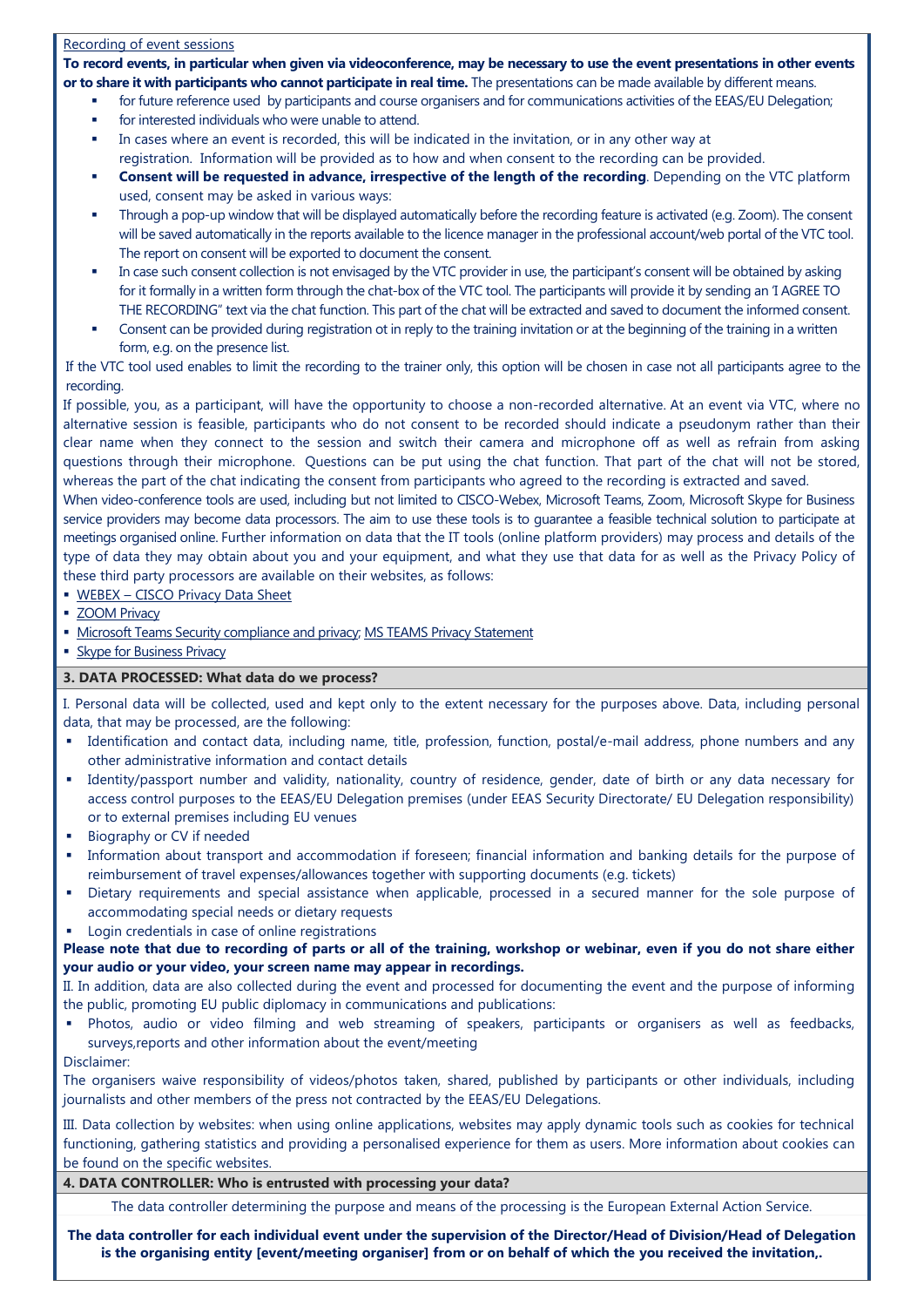## The EEAS Directorate/Delegation responsible for public diplomacy and strategic communication is SG.AFFGEN - Directorate for Interinstitutional Relations, Policy Coordination and Public Diplomacy with the contact entity SG.AFFGEN.6 - Strategic Communications 1: Communications Policy & Public Diplomacy Division

## **5. RECIPIENTS OF THE PERSONAL DATA: Who has access to your data?**

The recipients of your data may be:

- Designated organising staff of the EEAS/EU Delegation
- Assigned staff of other EU institutions and other assigned organiser team members, if required
- Security and other partners, contractors, service providers on behalf of the organiser
- Participants, Interpreters, Technical staff if relevant
- EEAS staff and other EEAS Intranet users (if data published on the EEAS intranet)
- General public (if data made public on the internet, the EEAS website or social media platforms)

Data will not be shared with third parties for direct marketing. Under certain conditions outlined in law, we may disclose their information to third parties, (such as the European Anti-Fraud Office, the Court of Auditors, or law enforcement authorities) if it is necessary and proportionate for lawful, specific purposes. Service providers will process data on documented instructions and on behalf of the EEAS/EU Delegation in accordance with Article 29 of Regulation (EU) 2018/1725. More information on how the provider processes personal data on the website of the contracted organisation. Data will not be communicated to third parties, except where necessary for the purposes outlined above.

#### **Social Media**

The EEAS and the EU Delegations use social media to promote and inform about events and meetings through widely used and contemporary channels. In addition to the **EEAS Webpage** or [FPI webpage,](https://ec.europa.eu/fpi/home_en) videos may be uploaded to the **EEAS YouTube** channel and links from our website can appear on *[Twitter,](https://twitter.com/eu_eeas) [Instagram,](https://www.instagram.com/eudiplomacy/) [Flickr,](https://www.flickr.com/photos/eeas/) [LinkedIn](https://about.linkedin.com/?trk=homepage-basic_footer-about)* and *Facebook*. The use of social media does not in any way imply endorsement of them or their privacy policies. We recommend that users read the *Twitter*, Flickr, [Facebook,](https://www.facebook.com/legal/FB_Work_Privacy) [Instagram,](https://help.instagram.com/519522125107875?helpref=page_content) [LinkedIn](https://www.linkedin.com/legal/privacy-policy) and [YouTube](https://www.youtube.com/static?template=privacy_guidelines) privacy policies which explain their data processing policy, use of data, users' rights and the way how users can protect their privacy when using these services.

#### **6. ACCESS, RECTIFICATION AND ERASURE OF DATA: What rights do you have?**

You have the right of access to your personal data and the right to correct any inaccurate or incomplete personal data. The right of rectification can only apply to factual data processed. Under certain conditions, you have the right to ask the deletion of your personal data or restrict their use as well as to object at any time to the processing of your personal data on grounds relating to your particular situation. We will consider your request, take a decision and communicate it to you without undue delay and in any event within one month of receipt of the request. That period may be extended by two further months where necessary. For more detailed legal references, you can find information in Articles 14 to 21, 23 and 24 of Regulation (EU) 2018/1725. In specific cases, restrictions under Article 25 of the Regulation may apply. If you have consented to recording a session, you have the right to withdraw your consent to its use by notifying the data controller. In this case, the EEAS will make every effort to remove your contribution from the recording. The withdrawal of your consent will not affect the lawfulness of the processing carried out before you have withdrawn the consent. If you wish to exercise your rights or have questions concerning the processing of your personal data, you may address them to the Data Controller via the functional mailbox:

# **To contact the data controller please use the functional mailbox of the event (the mail address you received the invitation from)**

SG.AFFGEN is the directorate responsible for Interinstitutional Relations, Policy Coordination and Public Diplomacy with the contact entity SG.AFFGEN.6 - Strategic Communications 1 Division in charge of

Communications Policy & Public Diplomacy [\(sg-affgen-6@eeas.europa.eu](mailto:sg-affgen-6@eeas.europa.eu))

## **7. LEGAL BASIS: On what grounds we collect your data?**

#### Lawfulness of the data processing

The processing of personal data related to events/meetings organised by the EEAS or EU Delegation is necessary for the performance of a task carried out in the public interest [Article 5(1)(a) of Regulation (EU) 2018/1725], as mandated by the Treaties, in particular by articles 5, 11, 20, 21-40, 42, 43 of the of the Treaty on European Union (TEU) and 2 (4) and (5), 15, 205, 220-221, 326 – 334 of the Treaty on the Functioning of the European Union (TFEU).

#### Further reference:

[Council Decision of 26 July 2010 establishing the organisation and functioning of the EEAS \(2010/427/EU\)](http://www.eeas.europa.eu/background/docs/eeas_decision_en.pdf) (OJ L 201, 3/8/2010, p. 30) and Shared Vision, Common Action: A Stronger Europe - A Global Strategy for the European Union's Foreign and Security [Policy](https://eeas.europa.eu/topics/eu-global-strategy_en) of June 2016 and Council Conclusions of October 2016 where the Council of the European Union emphasises "the need of joining up efforts in the field of public diplomacy including strategic communication, inside and outside the EU, to speak with one voice and ultimately promote its core values".

At the same time, data processing for EU communication activities and publications is based on their consent requested separately [Article 5(1)(d) of Regulation (EU) 2018/1725]. Their consent is required for:

- o photos, video recordings and web streaming related to events/meetings which may be shared in EU communications (see point 3)
- $\circ$  the processing of the personal data relating to the dietary requirements and/or access requirements
- $\circ$  attendance list containing their name, affiliation and contact details which may be shared among participants
- o permanent contact list created and shared internally among EEAS services for the purpose of promoting EU activities/events and disseminating information.